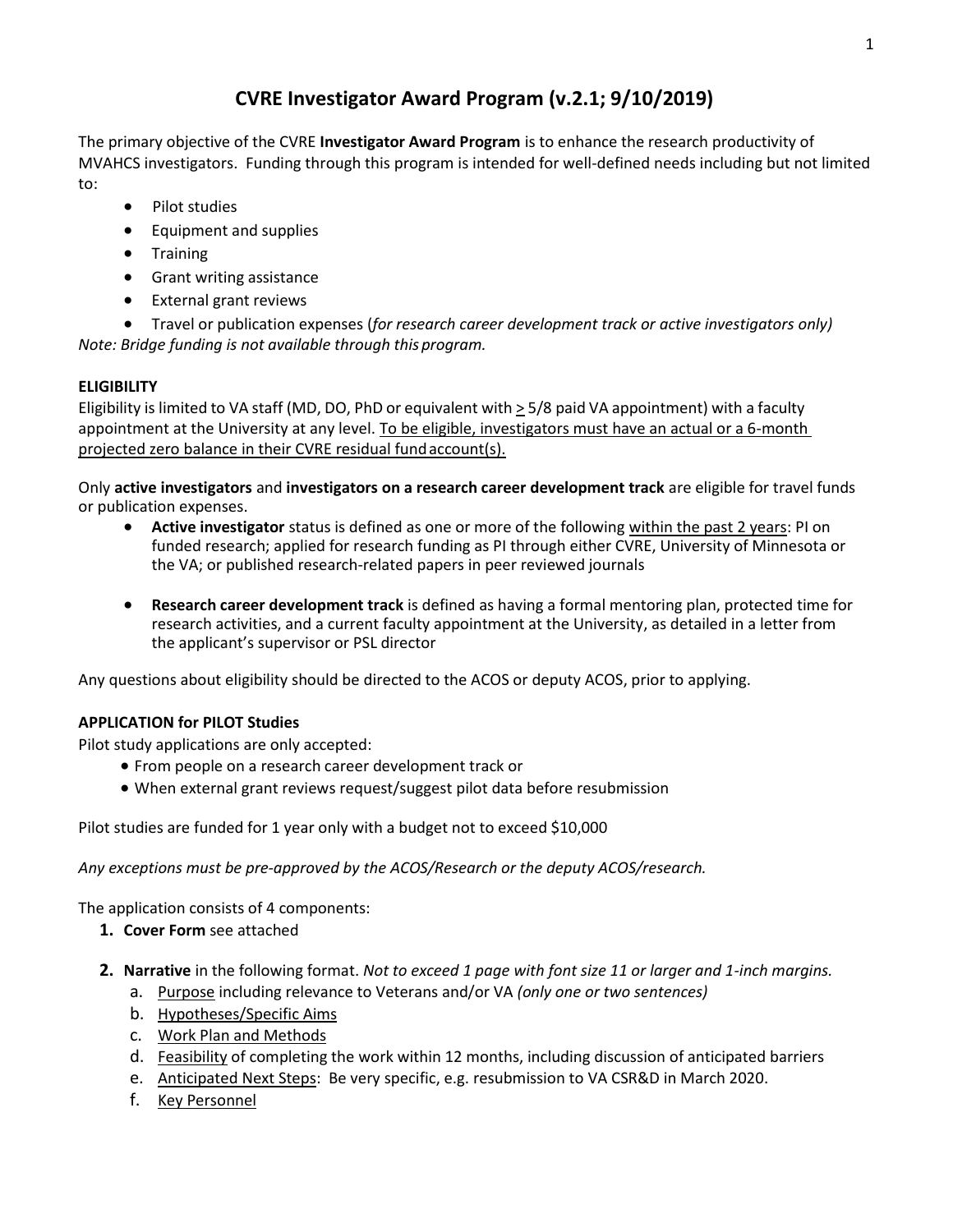#### **3. Budget and Budget Justification (1 page)**

- Budgets are for 1 year only
- Present your budget in table format with expenses listed by category: Personnel | Equipment and Supplies | Travel (*must not exceed \$1500, including conference registration fees)*
- Budget Justification
	- For personnel include the employee's name, salary, % time, and duration of employment
	- Explain the specific purpose of any requested equipment/supplies/ travel
- **4. Attachments** *(Please DO NOT ATTACH additional documents aside from those listed below; they will not be reviewed. If the RAP wants more information, we will contact you)*
	- Grant Reviews (*not required for research career development track investigators*) Please highlight the relevant reviewer comments that the pilot study is designed to address. **We strongly encourage you to talk to the relevant scientific program manager about your grant review.**
	- Specific Aims Page from the original grant(*not required for career development track investigators*)
	- Your CV
	- Support letter if you are on a research career development track, signed by your section chief or PSL director. The letter should describe your mentoring plan, the amount of protected time you have for research activities, and your current faculty appointment at the University.

#### **APPLICATIONS for OTHER PURPOSES** (i.e not pilot studies)

This includes requests for equipment, supplies, training, grant-writing assistance, external grant reviews, travel or publication expenses. Eligibility requirements are as noted above. The application consists of 2 components**:**

- **1. Email** with
	- **a.** A description of what you want to purchase
	- **b.** An attestation of your eligibility (see above) and
	- **c.** An explanation as to how the item or service will contribute to your research productivity. Please be specific (e.g. the grant writing assistance is for my spring 2020 submission to VA CSR&D)
- **2. Supporting Documentation** see examples in table below

| <b>Type of Request</b>                         | <b>Examples of Supporting Documentation</b>                                                         |
|------------------------------------------------|-----------------------------------------------------------------------------------------------------|
| Data / Statistical Analysis                    | Letter from journal requesting analyses for resubmit                                                |
| Equipment, supplies, etc for funded<br>project | Request for additional support from funding agency (that<br>was denied or only partially supported) |
| Training                                       | Letter from supervisor confirming support                                                           |
| Assistance with grant editing/writing          | Draft grant proposal or specific aims page                                                          |
| <b>External Grant reviews</b>                  | Draft grant proposal                                                                                |
| Travel or publication expenses                 | Letter of acceptance for publication or presentation                                                |

#### **APPLICATION SUBMISSION**

Applications are accepted at any time and should be sent via email to the ACOS/R or the deputy ACOS/R. For pilot study applications, combine the cover form, narrative, and budget page into one 3-page PDF. Submit the attachments as individual files.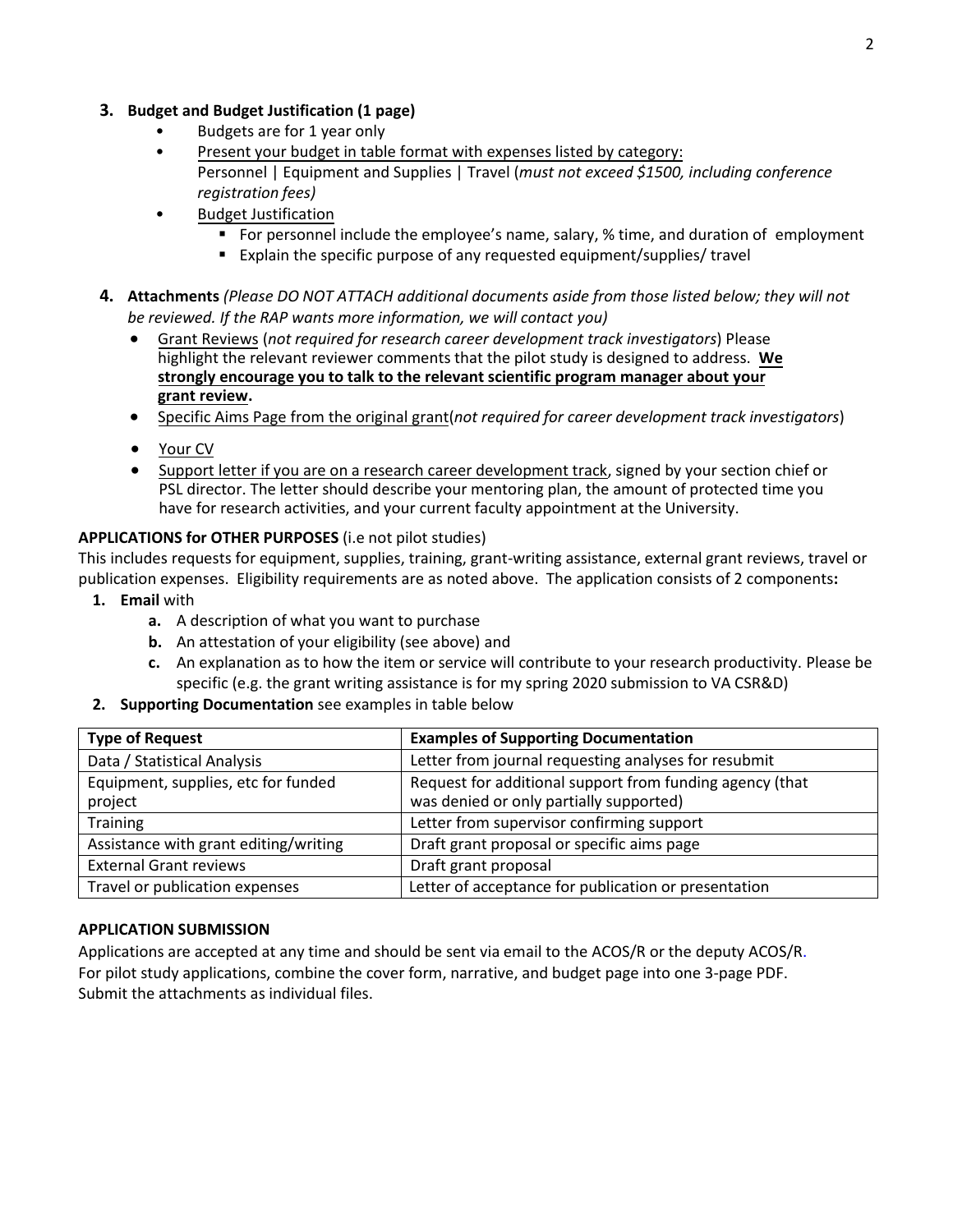#### **APPLICATION REVIEW**

After administrative review, proposals will be considered by the Research Advisory Panel (RAP) or its designee(s). Applicants may be asked to present a brief synopsis of their request in person to the RAP.

#### Review criteria:

- Eligibility including
	- o balance in residual fund accounts projected to be zero within 6 months
	- o active investigator status or career development track for travel or publication expense requests
- Investigator status (e.g. history of productivity, impact, timeliness, responsiveness, compliance)
- Outcome importance (e.g. a publication in a high impact journal will be given more consideration that a low impact journal; a federally funded grant will be given more consideration than state or foundation funding)
- Likelihood that the award will lead to the stated outcome (e.g. funded grant, publication)
- Past CVRE funding through this program
	- o Generally, investigators are eligible for only one travel award every 2 years
- Research career development status (e.g. NA, well positioned, not well positioned)
- For pilot fund requests, priority will be given to proposals that are responsive to grant reviews

#### **TERMS OF SUPPORT**

If funds are requested to support a research project, the study must be approved by the Research and Development Committee and, if applicable, appropriate Subcommittee(s). An application will be accepted if approval is pending, but funds will not be released until approval is confirmed.

Award amounts are determined by the Research Advisory Panel and administered by CVRE. Award titles and \$ amount will be made publicly available on the CVRE website. Funding from CVRE must be acknowledged in all related publications.

Funds must be used according to the approved budget and are subject to all CVRE policies and procedures. These funds are not subject to overhead fees and must be used within 12 months of the release date. Unused funds revert to CVRE.

A final report must be submitted to the Research Advisory Panel as soon as the work or travel or purchase is completed and no later than 15 months after the date the award was granted. This report should be no longer than 1/2 page and include a summary of work accomplished and benefits accrued (see table below).

| <b>Type of Support</b>                      | <b>Examples of outcomes to include in Final Report</b>           |
|---------------------------------------------|------------------------------------------------------------------|
| Pilot Data Acquisition, including study     | Results of pilot study; status of resulting manuscripts or grant |
| coordinator time                            | proposals                                                        |
| Data Analysis                               | Status of the relevant grant or manuscript                       |
| Equipment, supplies, etc for funded project | Project status                                                   |
| <b>Training</b>                             | Indication of how training is being used                         |
| Assistance with grant editing/writing       | Grant status                                                     |
| <b>External Grant reviews</b>               | Grant status                                                     |
| Travel or publication expenses              | Connections made, awards won, other recognition                  |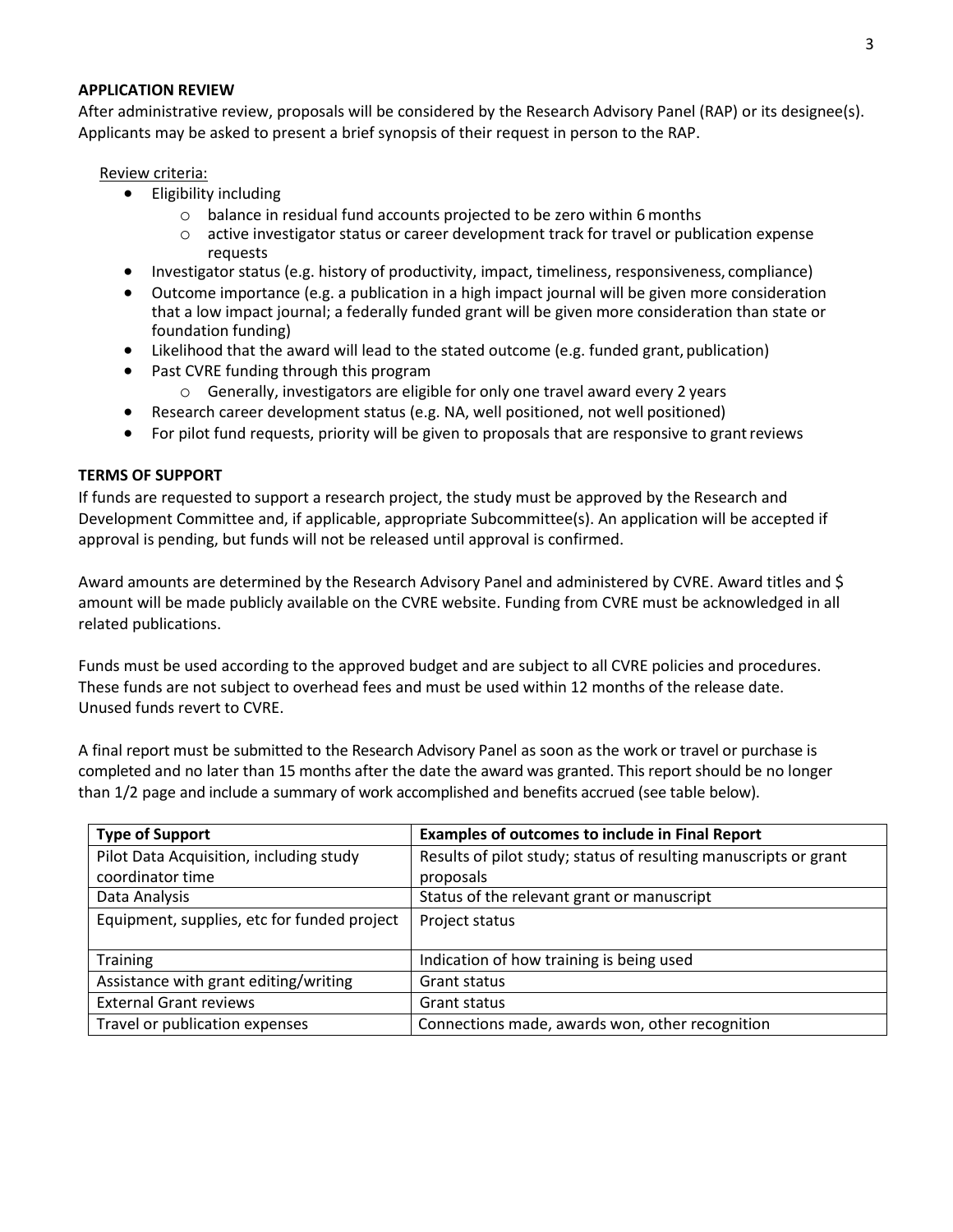## **Cover form for pilot studies**

Date

*Please note: To apply for pilot study funding you must be able to answer YES to at least one of these statements:* 

- *I am on a research career development track*
- *I have received external grant reviews requesting or suggesting pilot data for resubmission*
- *I have received approval from the ACOS/R or deputy ACOS/R to apply for pilot study funding*
- A. About YOU:

| 1. | Name and Degree                                                                                                                                         |   |       |
|----|---------------------------------------------------------------------------------------------------------------------------------------------------------|---|-------|
| 2. | Email address:                                                                                                                                          |   |       |
| 3. | VA title and % time                                                                                                                                     |   | /8ths |
| 4. | University title                                                                                                                                        |   |       |
| 5. | Are you on a Research Career Development Track? Y/N (If<br>yes, you will need to provide a confirmatory letter from<br>your supervisor or PSL director) | Υ | IN    |
| 6. | <b>Supervisor Name</b>                                                                                                                                  |   |       |
| 7. | Do you have access to any residual funds in CVRE?<br>If yes, list name(s) of accounts:                                                                  | Υ | N     |
|    | B. About your Pilot Study                                                                                                                               |   |       |
| 8. | Title:                                                                                                                                                  |   |       |
| 9. | Total Budget Amount Requested:                                                                                                                          |   |       |
|    | 10. Is this study responding to reviews from an external<br>funder? Y/N                                                                                 | Υ | IN    |
|    | 11. If Yes, indicate the name of the funder and the date of the<br>reviews                                                                              |   |       |
|    |                                                                                                                                                         |   |       |
|    | If you answered NO to items 5 and 10, do you have pre-<br>approval from the ACOS/R or deputy ACOS/R to apply for<br>pilot funding? Y/N                  | Y | IN    |